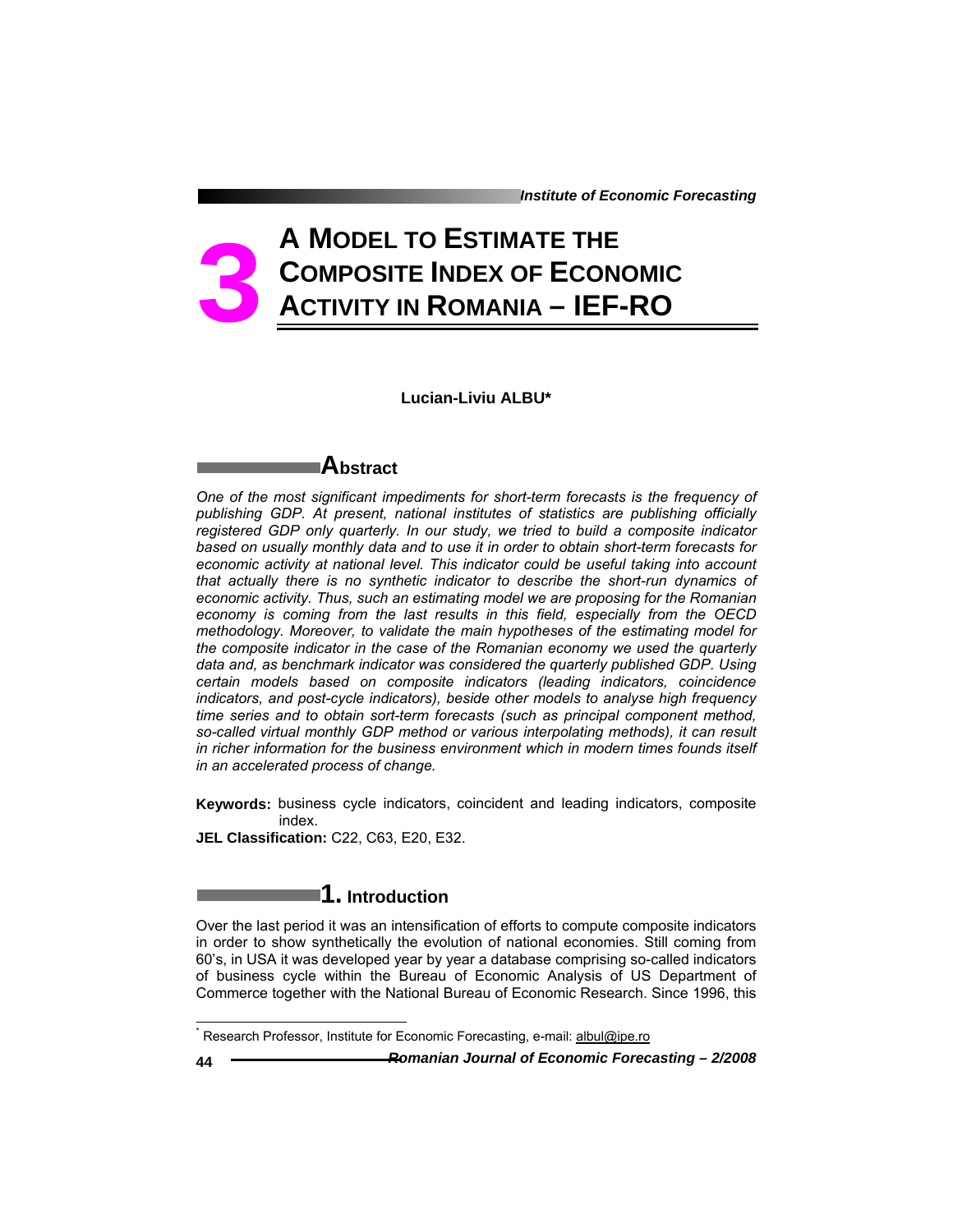#### *A Model to Estimate the Composite Index of Economic Activity in Romania*

activity is under *The Conference Board US Business Cycle Indicators* or shorter *Conference Board* (CB). At present, this organisation is managing the database for economic cycles, including 250 time series and reporting periodically on the so-called leading index for the US economy. Moreover, its programme is focusing on extending of computing leading indicators at least in the case of 15 countries (last years, beside the US economy, leading indexes were computed in the case of United Kingdom, France, Germany, Japan, South Korea, Australia, Mexico and Spain). New synthetic indicators, based on more performing computing techniques, have to try to estimate economic dynamics on shorter periods. Already a monthly computing scheme was adopted, taking into account that the delay in publishing statistical data is generally of 2-3 months.

Usually, components of business cycle indicators and even computing methodology are different among countries. Moreover, in the case of a country there are periodical revisions, regarding the total number of considered indicators or/and in matters of how components are included within the composite indicator of the business cycle. Over the last years, *Conference Board* reported, as total number of indicators, 10 for Mexico and Spain, 12 for South Korea, Germany, and UK, 13 for Australia, 14 for France, 16 for Japan, and 21 for USA.

Starting in the 80's, within the OECD Division of Economic Statistics for Short-Run a system for evaluating a composite leading indicator in the case of each member country was built. Following a number of revisions and methodological reformulations, in the last years the main efforts were concentrated on replacing, as it was possible, the quarterly series by monthly series. In cases where official publications do not satisfy this necessity it is recommended for conversion to use certain interpolating techniques. In the last period, it was an intensification of efforts made by national bodies or research institutes from many countries in order to compute composite indicators of the business cycle and, implicitly, to elaborate better short-run forecasts. In this matter, we can mention the use of the principal component method, adapted after the methodology of Global Insight, under the coordination of Lawrence Klein, for the Russian and Romanian economies (within a project run in 2002-2004 under the Regional Think Tank Partnership Programme by CMASF-Moscow, IEF-Bucharest, and Global Insight-Eddystone, former DRI-WEFA, USA), and some attempts of research teams (including from IEF) to estimate the so-called monthly virtual GDP.

### **2. Methodology**

In this section, we are presenting synthetically the general computing methodology of composite indexes, following to present in the next section the results of its application on the Romanian economy case, for the moment as an experiment. Applying the CB methodology supposes a number of steps; implying time consuming processes for computing and testing statistical significance in the case of a large number of macroeconomic variables or indicators in order to finally select the components of the composite indexes. There are three types of indicators: leading, coincident, and lagging indicators.

Burns and Mitchel (1946) defined the business cycle in terms of fluctuations in economic activity. GDP is mostly used as a measure of economic activity, but since GDP is only available at a quarterly frequency, extra variables are necessary to establish a monthly chronology. Therefore, it is needed to look at other monthly

 *Romanian Journal of Economic Forecasting – 2/2008* **45**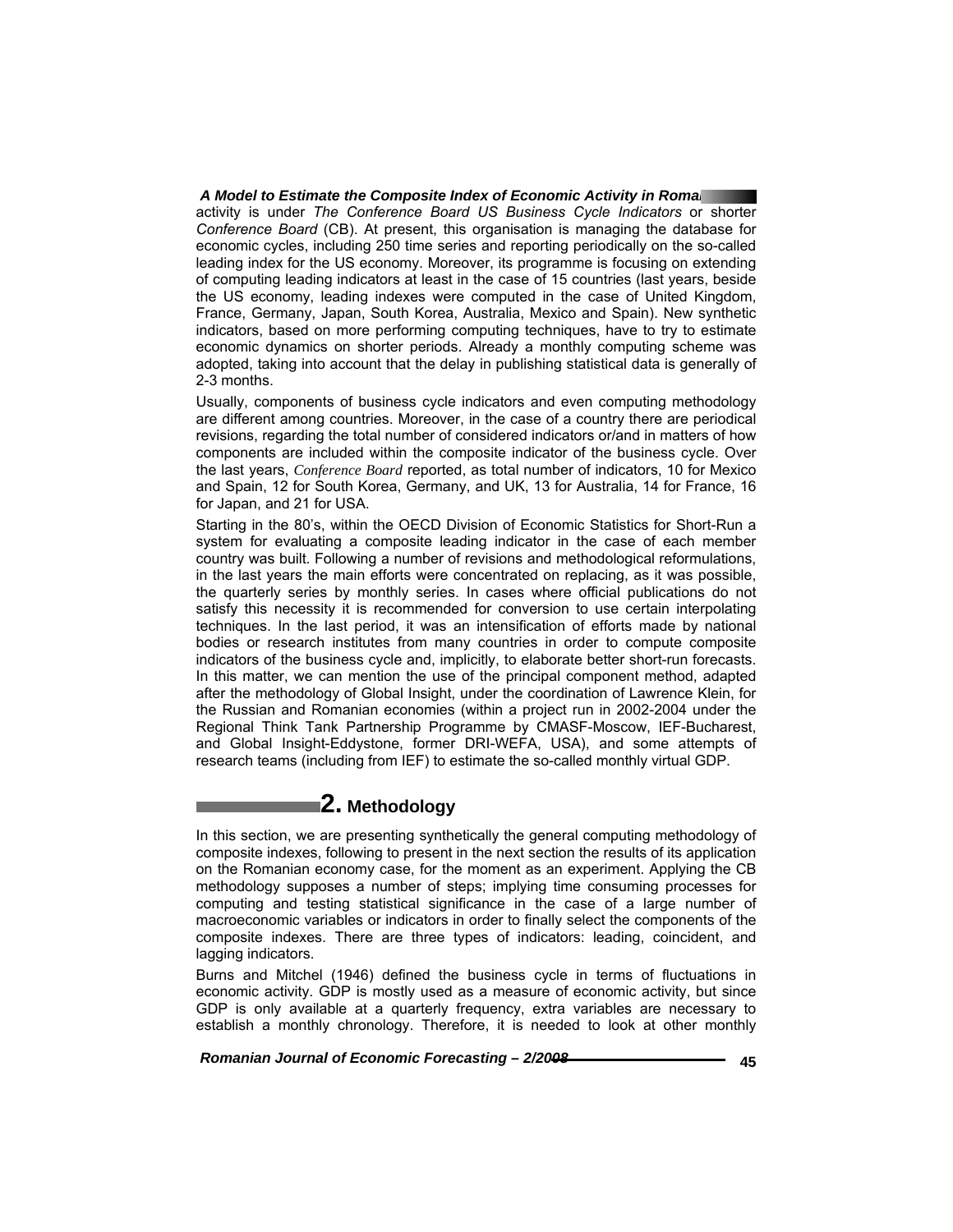#### *Institute of Economic Forecasting*

macroeconomic variables. Usually, the economic activity in the USA, for example, is defined explicitly by NBER in terms of monthly variables, namely employment, personal income, industrial production and manufacturing and trade sales, together making up the composite coincident index. Potentially relevant macroeconomic variables are evaluated based on how closely they track the cyclical behaviour of the reference series.

According to the CB, the composite indexes of leading, coincident, and lagging indicators are summary statistics for an economy. They are constructed by averaging their individual components in order to smooth out a good part of the volatility of the individual series. Historically, the cyclical turning points in the leading index have occurred before those in the aggregated economic activity, cyclical turning points in the coincident index have occurred at about the same time as those in the aggregated economic activity, and cyclical turning points in the lagging index generally have occurred after those in the aggregated economic activity.

In order to assess the properties of a given composite indicator, it is necessary to compare it with a reference series considered to be representative for the economic activity. We have chosen GDP, since it is the most comprehensive variable among the official statistics, and also because it is regularly used for analysing the economic evolution. Since the GDP is a quarterly variable, the assessment of the indicators was made on a quarterly basis (notwithstanding the fact that they are monthly indicators). Thus, the composite indicator was compared with the quarter-on-quarter growth rate and/or the year-on-year growth rate of the GDP. The sample period considered in the case of Romania was Q1-2001– Q4-2007.

At present, in the case of the EU and the OECD only the leading and coincident indexes are reported. The procedure for computing the composite leading indicator in the case of the Romanian economy, IEF-RO, has a number of distinct steps, as it follows:

- Building a monthly (and quarterly) database for a reasonable large period, comprising the selected economic variables, V, supposed to be significantly correlated with the aggregated economic activity.
- − Testing statistically the correlation and analysing the relation between each variable included in database and the GDP as benchmark variable (by cointegration test and Granger causality test).
- − Choosing the variables (indicators) that have to be included in the composite index.
- − Computing the month-to-month (or quarter-to-quarter) changes for each component. If the component X is in percent change form or an interest rate, simple arithmetic differences are calculated

$$
v_t = V_t - X_{t-1} \tag{1}
$$

If the component is not in percent change form, a symmetric alternative to the conventional percent change formula is used

$$
V_t = 200^*(V_t - V_{t-1})/(V_t + V_{t-1})
$$
\n(2)

− Adjusting the month-to-month (or quarter-to-quarter) changes to equalise the volatility for each component. First, standard deviations  $s<sub>v</sub>$  of the changes in each component are computed. Then, these statistical measures of volatility

**46** *Romanian Journal of Economic Forecasting – 2/2008*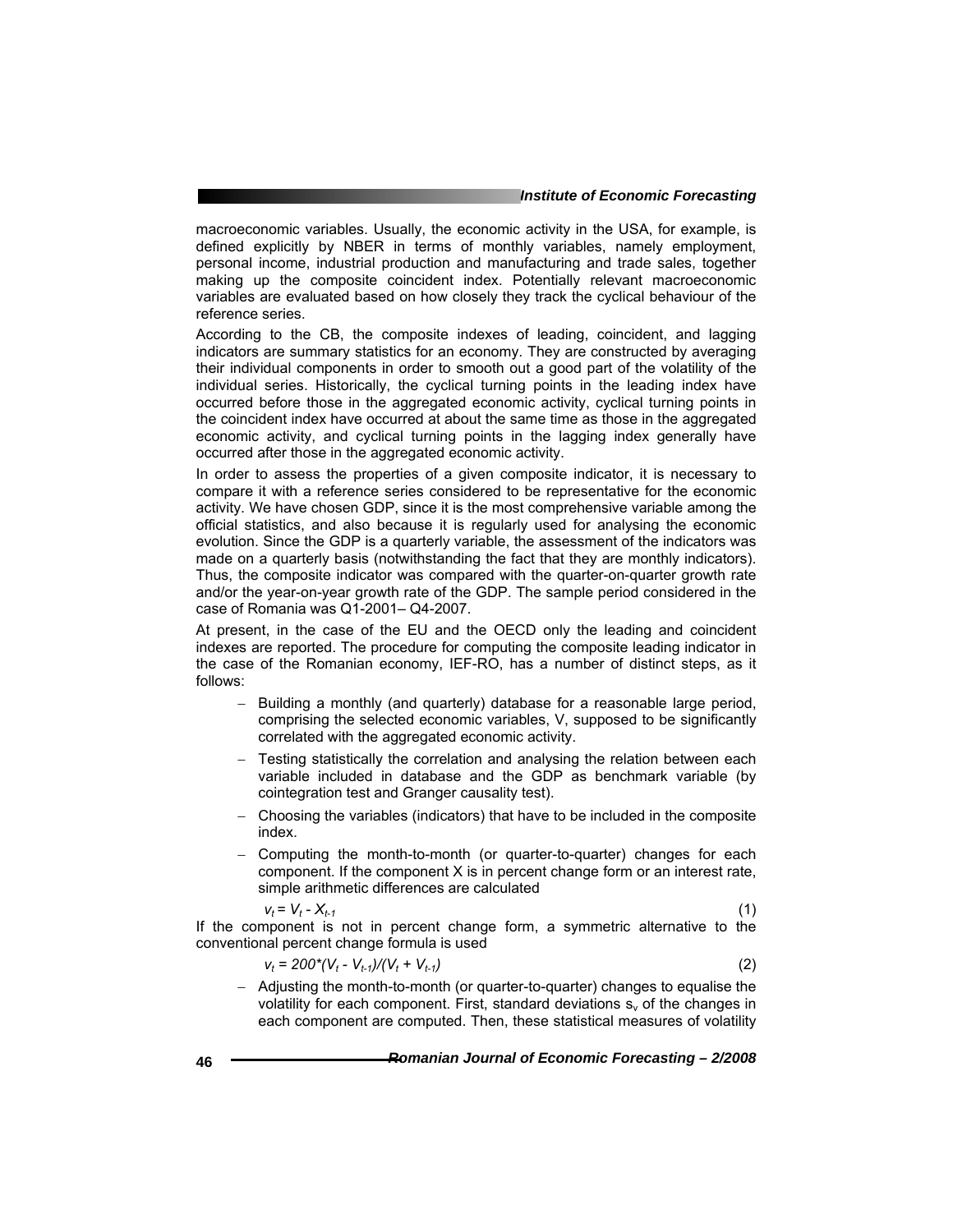#### *A Model to Estimate the Composite Index of Economic Activity in Romania*  are inverted

 $r_v = (1/s_v)^* [1/\Sigma (1/s_v)]$  (3)

where  $\Sigma(1/s_v)$  is the sum of inverse values of components v included in the composite index (it is easy to demonstrate that, by construction, the sum of all components in the composite index is equal to 1,  $\Sigma_{V}$  = 1). The adjusted change in each component is the month-to-month (or quarter-to-quarter) change multiplied by the corresponding component standardization factor

 $m_t = r_v^* v_t$  (4)

− Finally, the level of the index is computed using the same symmetrical percent change formula and, in the case of our application on the Romanian economy, the index is rebased to average 100 in 2000 (as a base year in the case of quarterly data) and in 2001, respectively (as a base year in the case of monthly data).

# ■ 3. Application

Using the presented methodology, in the case of our application on the Romanian economy we selected the following five macroeconomic variables as components of the composite index: industrial production, number of employees, number of registered unemployment, exports (FOB), and imports (CIF). Some results of the composite index estimation for the period 2000-2007 are reported below.

In the case of using quarterly data, available for the GDP at the end of 2007, the composite index for Romania, thus named IEF-RO (Institute for Economic Forecasting – RO), reflects well the economic cycle for the period 2001-2007 (correlation coefficient =  $+0.9506668842$  in the case of trend and correlation coefficient = +0.7363531917 in the case of seasonal component), as shown in Figures 1 and 2. The first figure presents the trend of GDP (Ty) and that estimated on the basis of the composite index (TyE), respectively and the second one the seasonal component of GDP (Sy) and that estimated on the basis of composite index (SyE), respectively. In the graphics, the quarters are denoted on the abscise axe from 1 (2001 Q1) to 28 (2007 Q4).

Taking into account that available data for the five components of the composite index were published up to the end of March 2008, we computed the quarterly composite index, IEF-RO, until the end of the first quarter of 2008, as shown in Figure 3 (where IT is the quarterly composite index).

We also applied the composite index methodology in the case of monthly data for the period December 2001–March 2008. The resulted evolution is shown in Figure 4, where IL is the monthly composite index. In this figure, the months are denoted on the abscise axe from 0 (December 2001) to 75 (March 2008).

**Figure 1** 

 *Romanian Journal of Economic Forecasting – 2/2008* **47**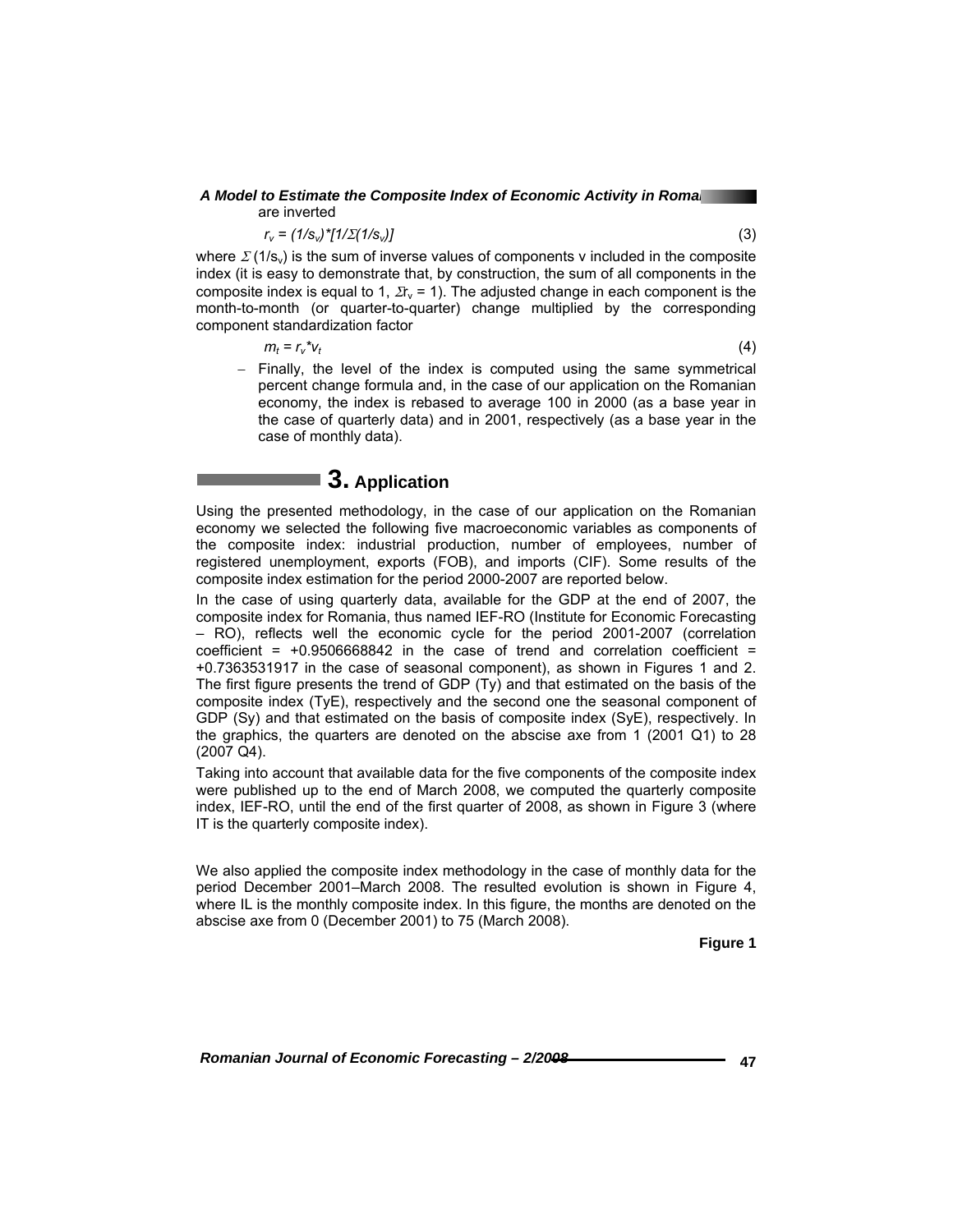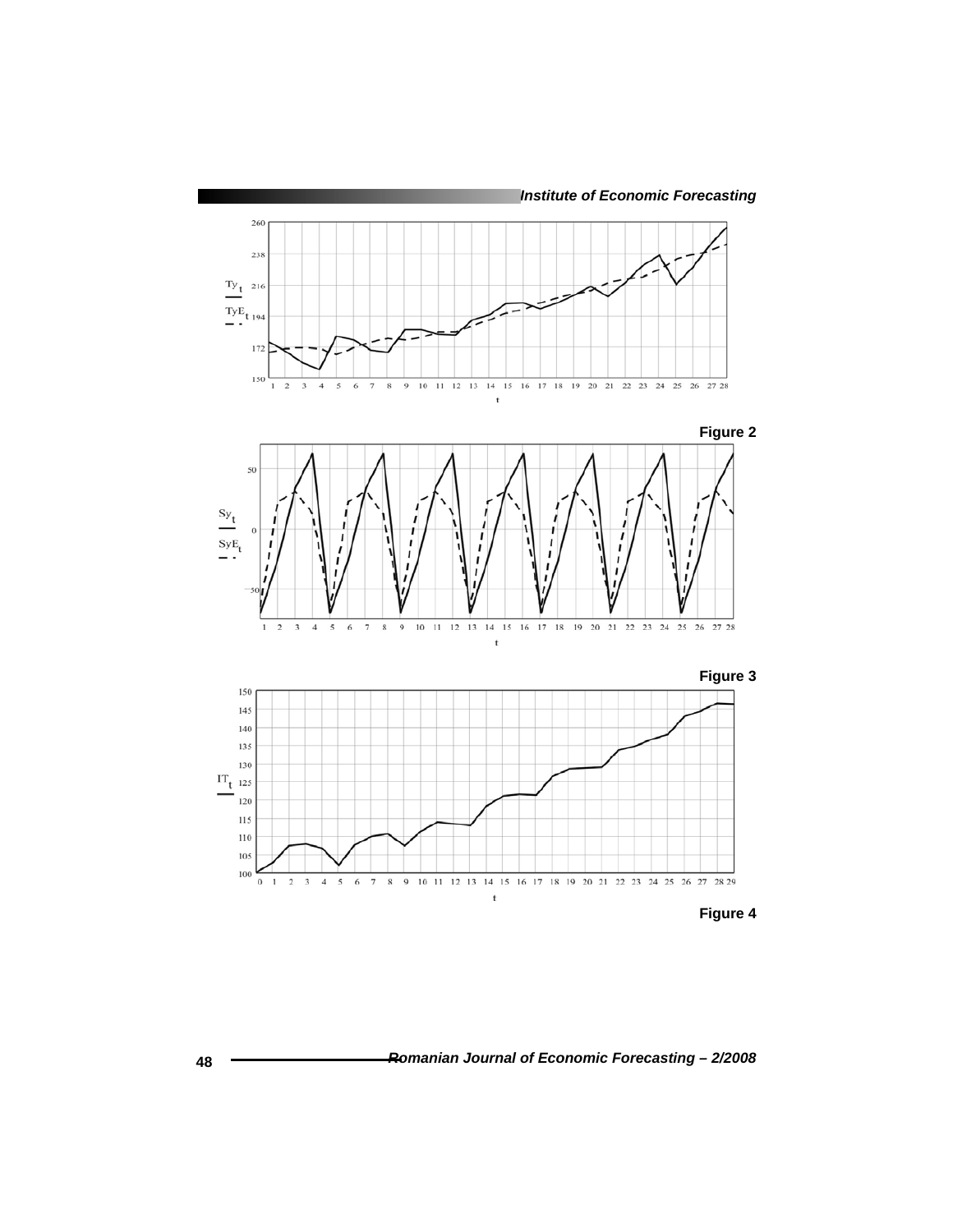

 **4. Conclusions** 

Applying a system of composite indexes could be very useful for forecasting the economic activity in Romania over a short-term horizon. It is needed to use together some available high frequency (monthly) data series as a "virtual monthly GDP".

Covering the period 2001-2007 and including only five macroeconomic monthly indicators, it was empirically demonstrated that the preliminary composite index built for Romania, IEF-RO (Institute for Economic Forecasting – RO), could well reflect the evolution of the economic activity and business cycle. Indeed, according to the EU trends in matter of building national composite indexes, it has to be developed in order to express better the specificity of the domestic economic activity.

### ■ Selected bibliography

- Albu L.-L. (2004): "Semnale noi în evoluţia macroeconomică", *Bilanţ*, Nr. 3, December.
- Albu L.-L. (2006): "A dynamic model to estimate the long-run trends in potential GDP", *MPRA Paper* 3708.
- Albu L.-L., Pelinescu E., Scutaru C. (2003): *Modele şi prognoze pe termen scurt. Aplicaţii pentru România*, Editura Expert, Bucharest.
- Alesina A., Rodrik D. (1994): "Distributive Politics and Economic Growth", *Quarterly Journal of Economics*, 109, 2, May.
- Barro R. (1999): "Inequality, Growth and Investment", NBER *Working Paper*, 7038, March.
- Beziz P., Petit G. (1997): "The 1994 Mexican Crisis: Were Signals Inadequate?", *Cambridge Review of International Affairs*, Vol. XI, No. 1.
- Croushore D., Stark T. (2001): "A Real-Time Data Set for Macroeconomists", *Journal of Econometrics*, 105, November.

 *Romanian Journal of Economic Forecasting – 2/2008* **49**